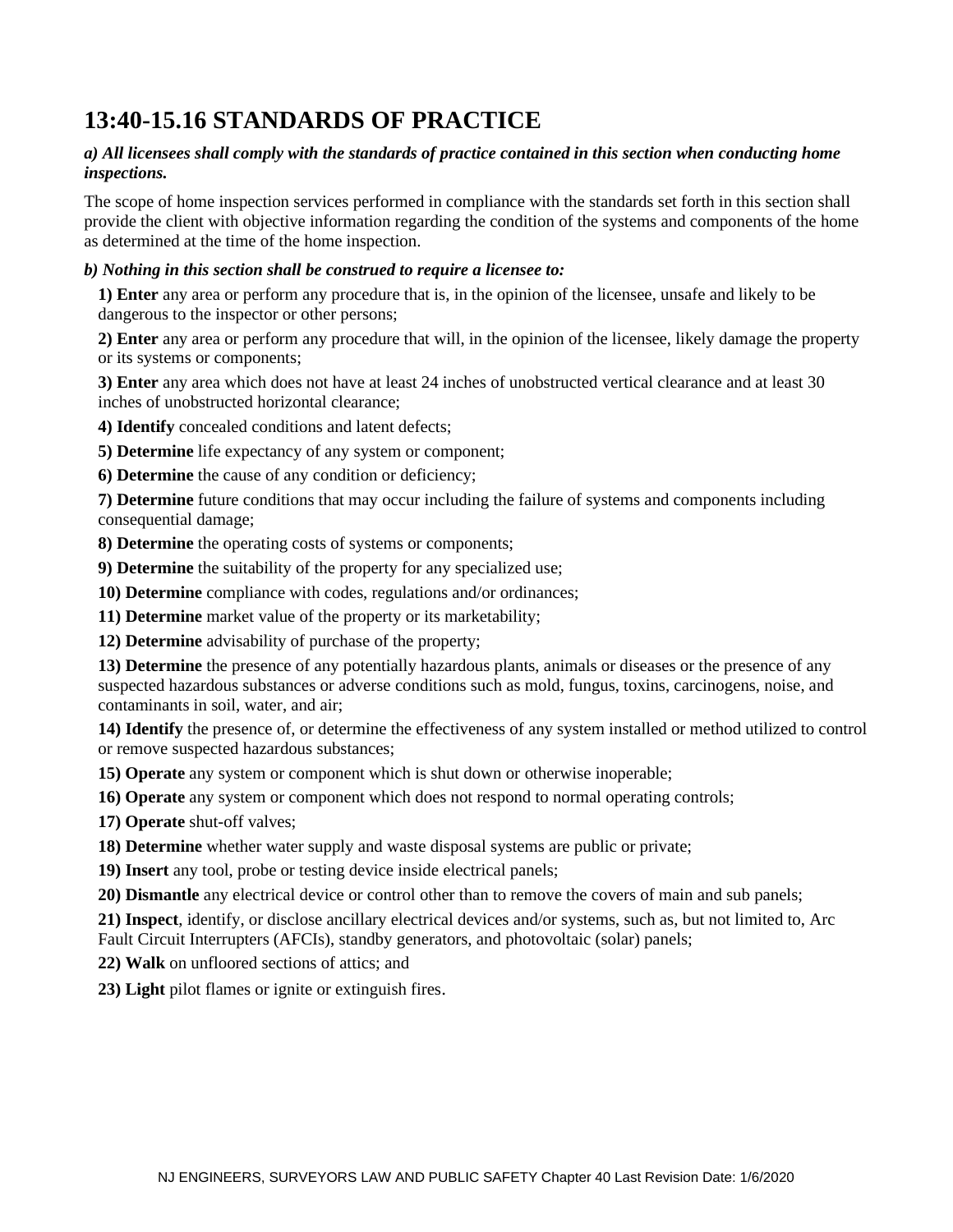## *c) Licensees shall:*

 **1) Inspect** the following systems and components in residential buildings and other related residential housing components:

- i) Structural components as required by (e) below;
- ii) Exterior components as required by (f) below;
- iii) Roofing system components as required by (g) below;
- iv) Plumbing system components as required by (h) below;
- v) Electrical system components as required by (i) below;
- vi) Heating system components as required by (j) below;
- vii) Cooling system components as required by (k) below;
- viii) Interior components as required by (l) below;
- ix) Insulation components and ventilation system as required by (m) below; and
- x) Fireplaces and solid fuel burning appliances as required by (n) below;
- **2) Prepare** a home inspection report, which shall:

i) Disclose those systems and components as set forth in (c)1 above which were present at the time of inspection;

ii) Disclose systems and components as set forth in (c)1 above that were present at the time of the home inspection but were not inspected, and the reason(s) they were not inspected:

 (1) If a system and/or component was present at the time of inspection, but not inspected at the request or the client or because the system or component could not be observed, the report must note this.

- iii) Describe the systems and components specified in (c)1 above;
- iv) State material defects found in systems or components specified in (c)1 above;
- v) State the significance of findings where any material defects in the systems and components of (c)1above were found; and

vi) Provide recommendations where material defects were found to repair, replace or monitor a system or component specified in (c)1 above or to obtain examination and analysis by a qualified professional, tradesman, or service technician without determining the methods, materials or cost of corrections; and

 **3) Retain** copies of all home inspection reports prepared pursuant to (c)2 above, for a period of five years upon completion of the report;

#### *d) Subsection (c) above is not intended to limit licensees from:*

 **1) Inspecting or reporting** observations and conditions observed in systems and components in addition to those required in (c)1 above and inspecting systems and components other than those mandated for inspection in (c)1 above as long as the inspection and reporting is based on the licensee's professional opinion, prior work experience, education and training, unless these standards of practice prohibit the licensee from inspecting such systems or component;

 **2) Contracting** with the client to provide, for an additional fee additional inspection services provided the licensee is educated, trained, certified, registered or licensed, pursuant to the provisions of N.J.A.C. 13:40-15.21 and other applicable statutes and rules; and

 **3) Excluding** systems and components from the inspection pursuant to N.J.A.C. 13:40- 15.15(b) and (c)2ii above.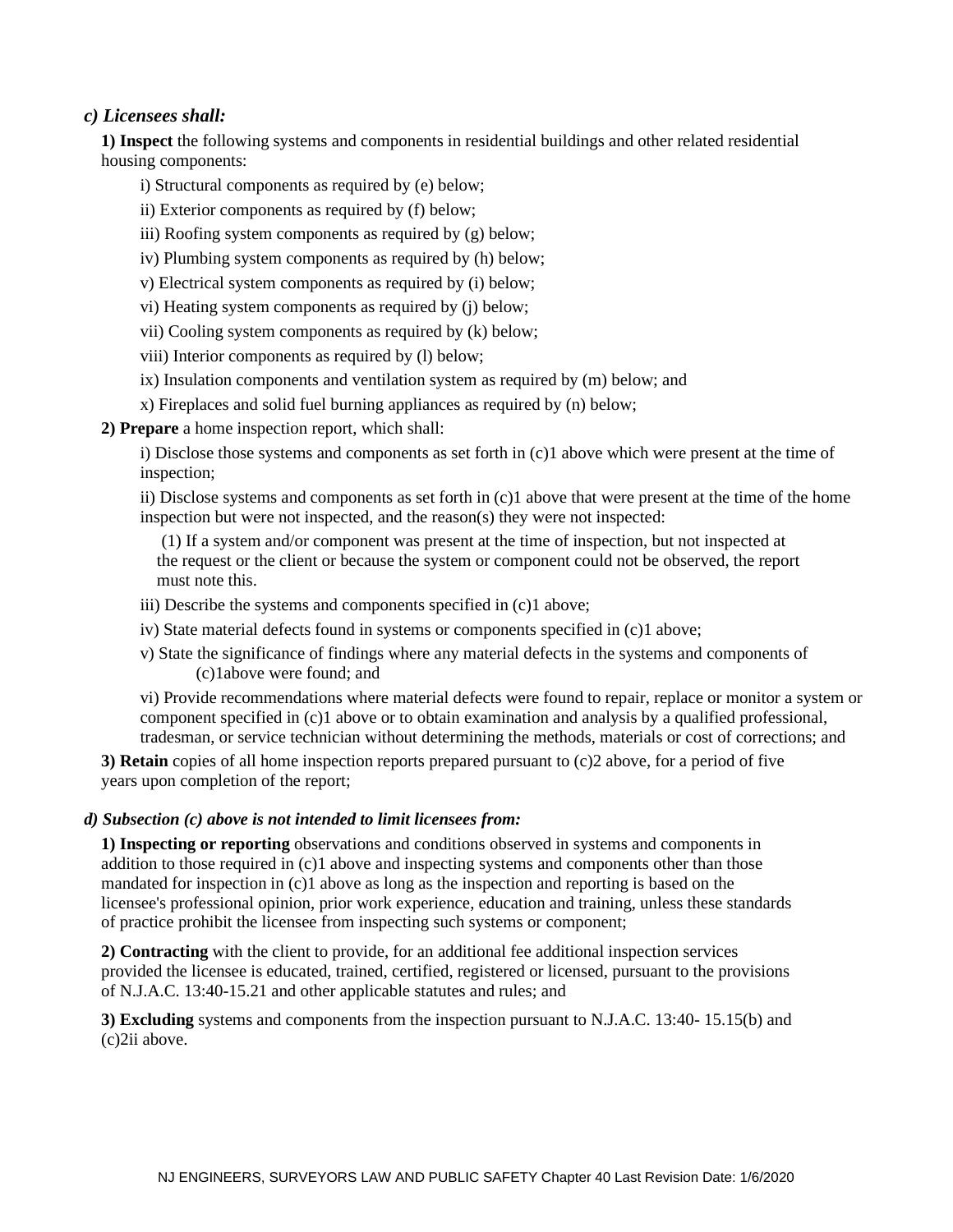# *g) ROOF When inspecting the roof of a residential building, the licensee shall:*

## **1) Inspect:**

i) Roofing surface, excluding antennae and other installed accessories such as solar heating systems, lightning arresters, and satellite dishes;

ii) Roof Drainage systems;

- iii) Flashing;
- iv) Skylights; and
- v) Exterior of chimneys;

#### **2) Describe:**

- i) Roof surface;
- ii) Deficiencies of the roof drainage systems;
- iii) Deficiencies in flashing;
- iv) Skylights; and
- v) Chimneys;

#### **3) Employ reasonable, practicable and safe methods to inspect the roof such as:**

i) Walking on the roof;

ii) Observation from a ladder at roof level;

iii) Visual examination with binoculars from ground level; or

iv) Through the use of a drone or similar unmanned aircraft systems (consistent with applicable State of Federal laws, rules, and regulations on licensure or certification requirements for the commercial use of drones or similar unmanned aircraft systems); and

#### **4) Describe the methods used to inspect the roof.**

# *f) EXTERIOR When conducting the inspection of the exterior components, a licensee shall:*

## **1) Inspect:**

i) Exterior surfaces, excluding shutters, and screening, awnings, and other similar seasonal accessories;

- ii) Exterior doors excluding storm doors or safety glazing;
- iii) Windows excluding storm windows and safety glazing;
- **iv) Attached or adjacent decks, balconies, stoops, steps, porches, and their railings;**

**v) Vegetation, grading, drainage, and retaining walls with respect to their immediate detrimental effect on the condition of the residential building, excluding fences, geological and/or soil conditions, sea walls, break-walls, bulkheads and docks, or erosion control and earth stabilization;** 

#### **vi) Attached or adjacent walkways, patios, and driveways; and**

**vii) Garage doors including automatic door openers and entrapment protection mechanisms,** excluding remote control devices; and

 **2) Describe:**

i) exterior wall surface type and material.

# *e) STRUCTURAL When conducting the inspection of the structural components, licensee shall:*

## **1) Inspect:**

- **i) Foundation;**
- **ii) Floors;**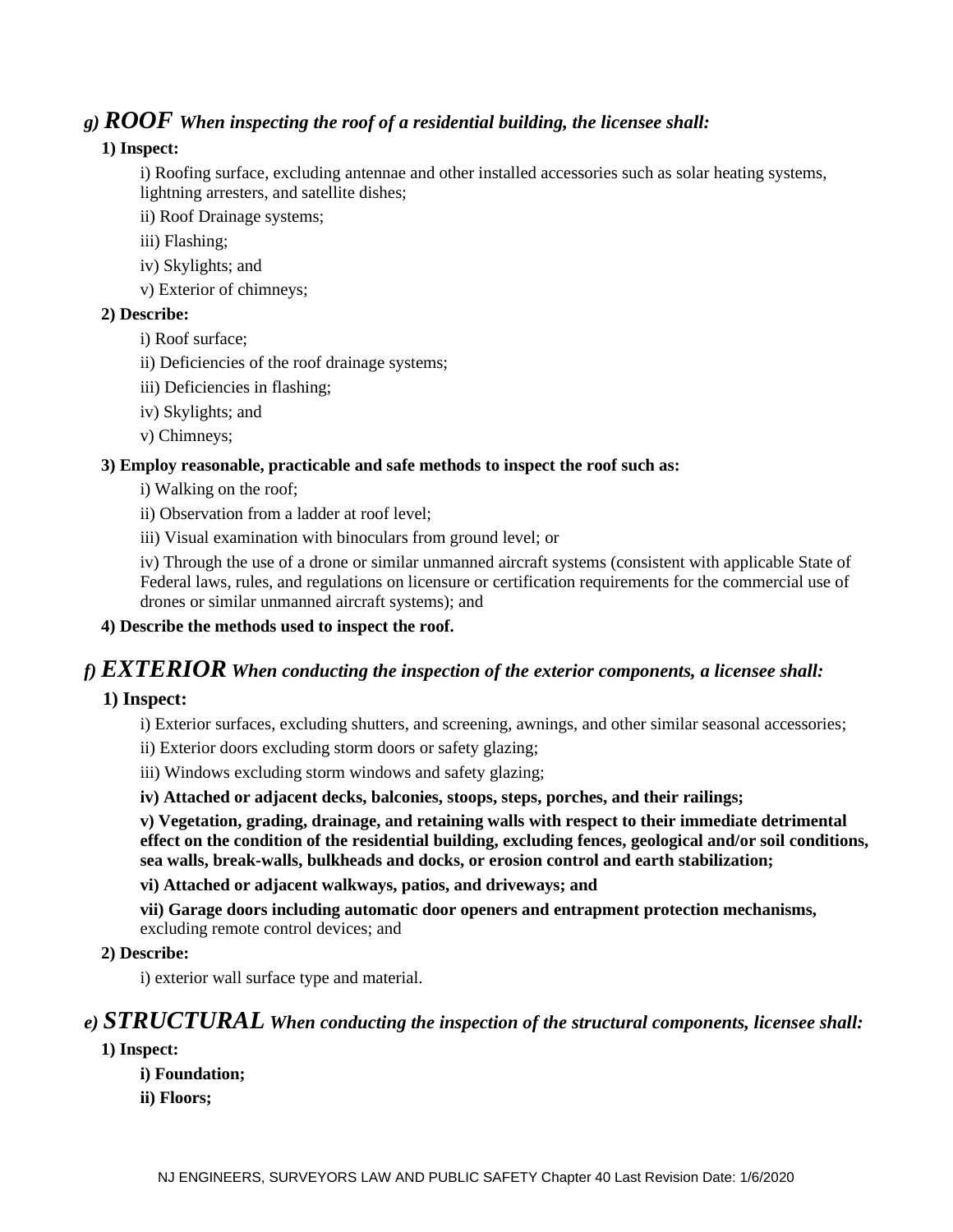- **iii) Walls;**
- **iv) Ceilings; and**
- **v) Roof;**
- **2) Describe:** 
	- i) Foundation construction type and material;
	- ii) Floor construction type and material;
	- iii) Wall construction type and material;
	- iv) Ceiling construction type and material; and
	- v) Roof construction type and material;

 **3) Probe** structural components where deterioration is suspected unless such probing would damage any finished surface; and

 **4) Describe** in the home inspection report the methods used to inspect under-floor crawl spaces and attics.

# *i) ELECTRICAL When inspecting the electrical system, a licensee shall:*

#### **1) Inspect:**

i) **Service entrance system;** 

**ii) Main disconnects, main panel and sub panels, including interior components of main panel and sub panels;** 

**iii) Service grounding;** 

**iv) Wiring, without measuring amperage, voltage or impedance**, excluding any wiring not a part of the primary electrical power distribution system, such as central vacuum systems, remote control devices, telephone or cable system wiring, intercom systems, security systems and low voltage wiring systems;

**v) Over-current protection devices and the compatibility of their ampacity with that of the connected wiring;** 

vi**) At least one of each interior installed lighting fixture, switch, and receptacle per room & at least one exterior installed lighting fixture, switch, and receptacle per side of house; and** 

**vii) Ground fault circuit interrupters**; and

#### **2) Describe:**

- **i) Amperage and voltage rating of the service;**
- **ii) Location of main disconnect, main panels, and sub-panels;**
- **iii) Type of over-current protection devices;**
- **iv) Predominant type of wiring**;
- v) **Presence of knob and tube branch circuit wiring; and**
- **vi) Presence of solid conductor aluminum branch circuit wiring**.

# *j) HEATING When inspecting the heating system, a licensee shall:*

#### **1) Inspect:**

i) **Installed heating equipment and energy sources,** without determining heat supply adequacy or distribution balance, and without operating automatic safety controls or operating heat pumps when weather conditions or other circumstances may cause damage to the pumps, and excluding humidifiers, electronic air filters and solar heating systems;

ii) **Combustion vent systems and chimneys**, excluding interiors of flues or chimneys;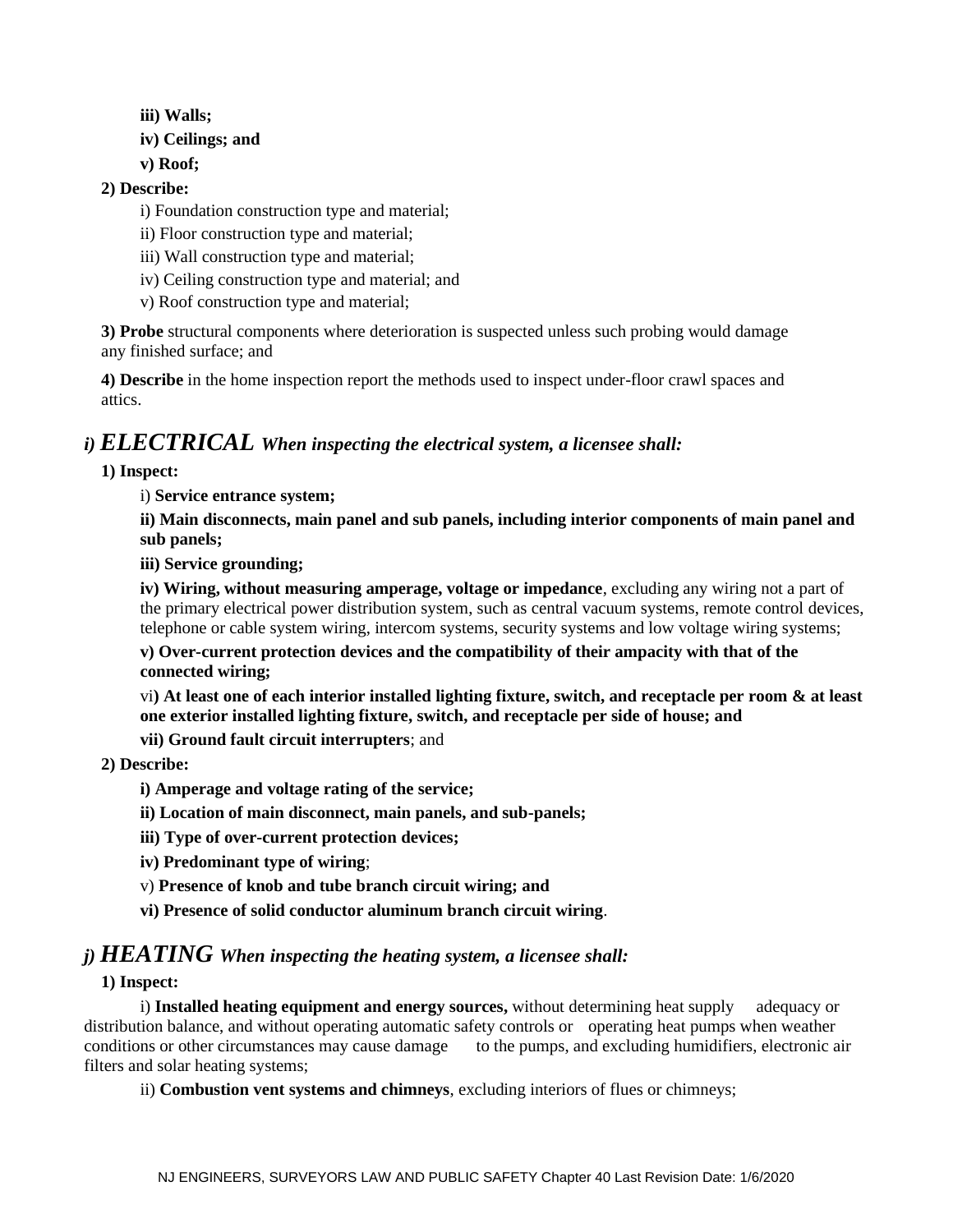iii) **Fuel storage tanks**, excluding propane and underground storage tanks; and

iv) **Visible and accessible portions of the heat exchanger**; and

## **2) Describe:**

- i) **Heating equipment and distribution type; and**
- **ii) Energy sources**.

# *n) FIREPLACES/SOLID FUEL When inspecting fireplaces and solid fuel burning*

## *appliances, a licensee shall:*

 **1) Inspect:** 

i) **Fireplaces and solid fuel burning appliances, without testing draft characteristics,** excluding fire screens and doors, seals and gaskets, automatic fuel feed devices, mantles and non-structural fireplace surrounds, combustion make-up air devices, or gravity fed and fan assisted heat distribution systems; and

ii) **Chimneys and combustion vents** excluding interiors of flues and chimneys; and

 **2) Describe:** 

#### i) **Type of fireplaces and/or solid fuel burning appliances;**

**ii) Energy source;** and

iii) **Visible evidence of improper draft characteristics.** 13:40-15.17

# *k) COOLING When inspecting the cooling system, a licensee shall:*

 **1) Inspect:** 

**i) Central cooling system**, excluding electronic air filters and excluding determination of cooling supply adequacy or distribution balance and without operating central cooling equipment when weather conditions or other circumstances may cause damage to the cooling equipment;

## ii) **Permanently installed hard-wired, through-wall individual cooling systems; and**

**iii) Energy sources; and** 

- **2) Describe:** 
	- **i) Cooling equipment and distribution type; and**
	- **ii) Energy sources**.

# *m) INSULATION When inspecting the insulation components and ventilation system of a residential building, the licensee shall:*

 **1) Inspect:** 

- i**) Insulation in unfinished spaces without disturbing insulation;**
- **ii) Ventilation of attics and crawlspaces; and**
- **iii) Mechanical ventilation systems;** and
- **2) Describe:** 
	- **i) Insulation in unfinished spaces adjacent to heated areas; and**
	- **ii) Evidence of inadequate attic and crawlspace ventilation**

# *n) PLUMBING When inspecting the plumbing system, a licensee shall:*

 **1) Inspect:**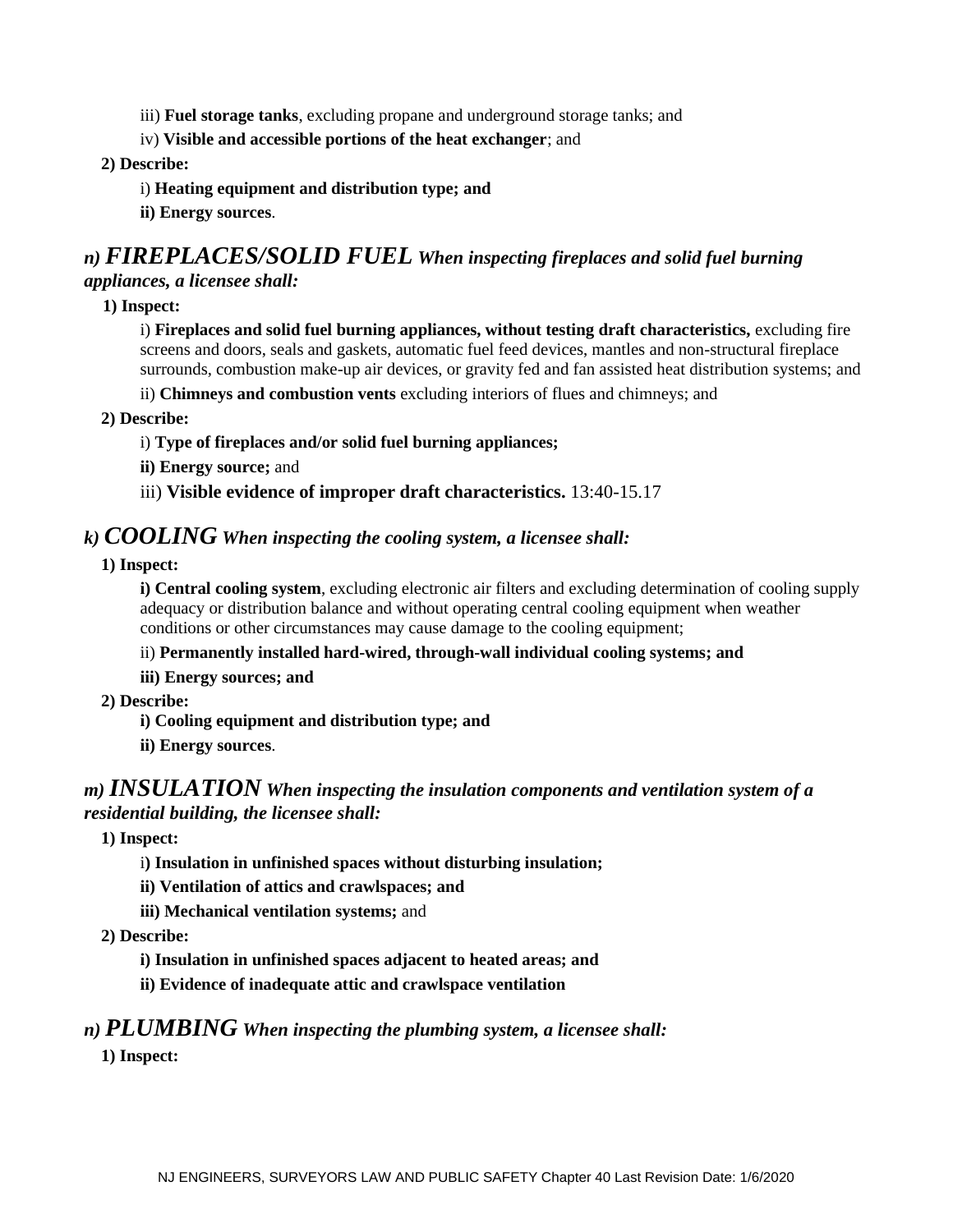i) Interior water supply and distribution systems including functional water flow and functional drainage, excluding wells, well pumps, well water sampling or water storage related equipment, determination of water supply quantity or quality and water conditioning systems and lawn irrigation systems;

ii) All interior fixtures and faucets, excluding shut off valves, wells, well pumps, well water sampling and water storage related equipment;

iii) Drain, waste and vent systems;

iv) Domestic water heating systems, without operating safety valves or automatic safety controls, and excluding solar water heating systems;

v) Combustion vent systems excluding interiors of flues and chimneys;

vi) Fuel distribution systems; and

vii) Drainage sumps, sump pumps and related piping; and

#### **2) Describe:**

i) Predominant interior water supply and distribution piping materials, including presence of lead water service and/or supply piping;

ii) Predominant drain, waste and vent piping materials; and

iii) Water heating equipment including energy sources.

## *l) INTERIOR When inspecting the interior of a residential building, a licensee shall:*

 **1) Inspect:** 

i) **Walls, ceilings, and floors** excluding paint, wallpaper and other finish treatments, carpeting and other non-permanent floor coverings;

ii) **Steps, stairways, and railings;** 

**iii) Installed kitchen wall cabinets to determine if secure**;

iv) **At least one interior passage door and operate one window per room** excluding window treatments; and

#### v) **Household appliances limited to:**

(1) **The kitchen range and oven to determine operation of burners or heating elements** excluding microwave ovens and the operation of self-cleaning cycles and appliance timers and thermostats;

(2) **Dishwasher to determine water supply and drainage**; and

(3) **Garbage disposer**.

#### **MANDATORY TOOLS AND EQUIPMENT**

## *a) All licensees shall, during the performance of a home inspection, be equipped with the following minimum tools and equipment:*

- 1) A ladder, minimum 11 feet in length;
- 2) A flashlight or other equivalent light source;
- 3) A flame inspection mirror;

4) An electrical outlet tester with Ground Fault Circuit Interrupter (GFCI) test ability;

5) Tools necessary to remove common fasteners on covers or panels which are required to be removed pursuant to this subchapter.

6) A measuring tape;

7) A probe;

8) Thermometers for testing air conditioning;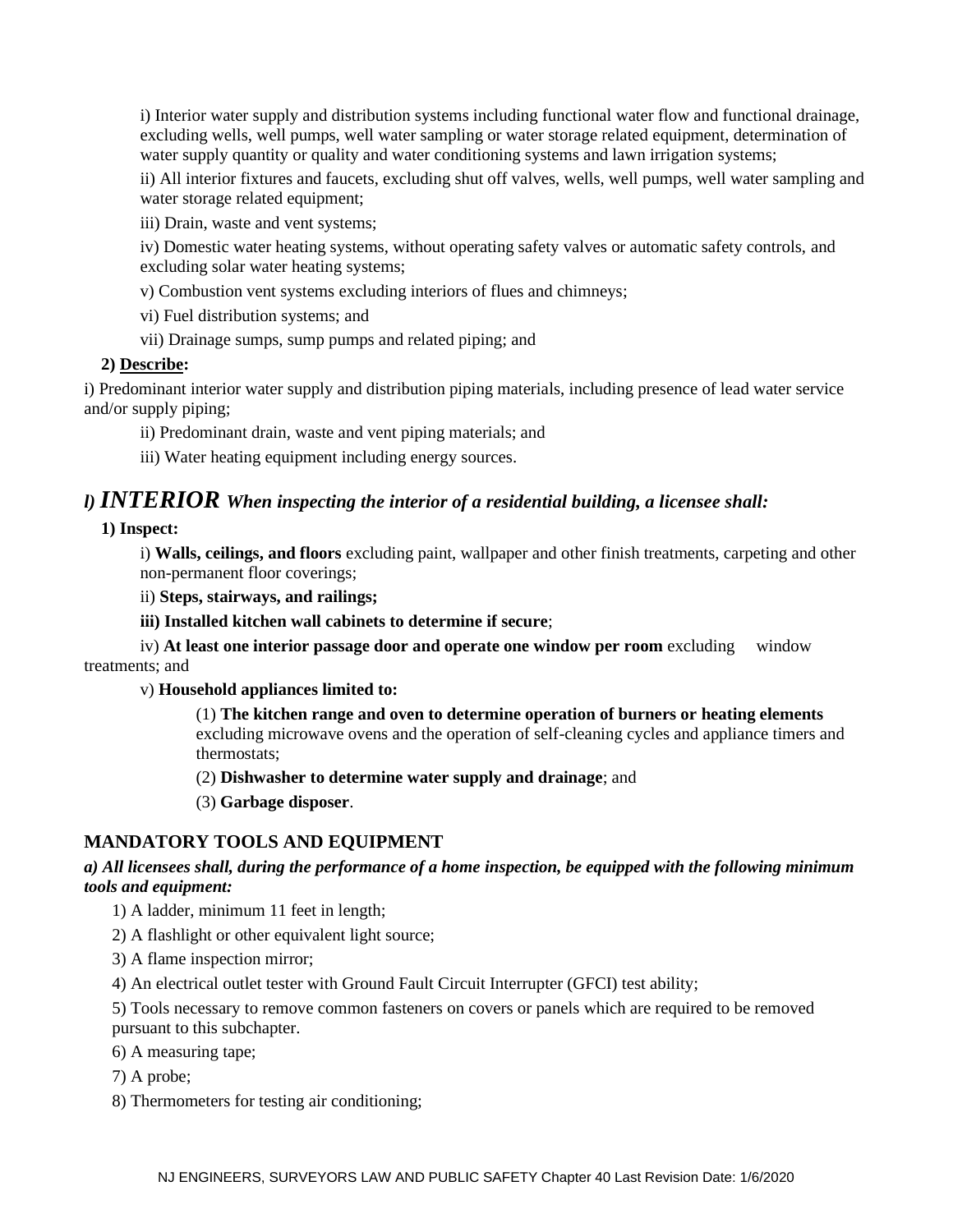- 9) Binoculars or equivalent magnification device;
- 10) A moisture meter;
- 11) Combustible gas leak detection equipment; and
- 12) A voltage detector.

*b) This section is not intended to establish an exclusive list of tools and equipment to be used during the performance of a home inspection*. Licensees may utilize any other tools or equipment that in his or her professional judgment, he or she believes is necessary to adequately perform a home inspection.

## **13:40-15.18 ADVERTISING; IDENTIFICATION OF LICENSEE**

## *a) The following words and terms, when used in this section, shall have the following meanings, unless the context clearly indicates otherwise:*

"Advertisement" or "advertising" means an attempt, either directly or indirectly, by publication, dissemination, solicitation, endorsement or circulation in print or electronic media to induce a person to enter into an agreement to accept home inspection services.

"Electronic media" includes, but is not limited to, radio, television, telephone, facsimile machine, computer, and the Internet.

"Print media" means newspapers, magazines, periodicals, professional journals, telephone directories, circulars, handbills, fliers or other publications, the content of which is disseminated by means of the printed word.

## *b) All radio and television advertising by a licensee shall include the name and license number of the licensee.*

## *c) All advertising by a licensee, other than the advertising referred to in (b) above, shall include:*

1) The name of the licensee;

2) The words "Home Inspector License Number" or "Home Inspector Lic. #," followed by the license number of the licensee, which may be either the entire "GI" number (for example, 24GI000xxx00 or 24GI00XXXX00) or "GI" followed by the licensee's three- or four-digit license number (for example, GIxxx or GIxxxx); and

3) The business address of the licensee, including the street name and number. Post office box numbers shall not be used as a form of business address.

## *d) All advertising records shall be retained for a period of one year from the date of the advertisement.*

*e) A licensee whose name, business address, or license number appears or is mentioned in any advertisement shall be presumed to have caused, permitted or approved the advertising and shall be personally responsible for its content.*

## *f) All commercial vehicles used by a licensee shall be marked on both sides with the following information:*

1) The name of the licensee in lettering at least one inch in height;

2) The words "Home Inspector License Number" or "Home Inspector Lic. #," followed by the license number of the licensee, which may be either the entire "GI" number (for example, 24GI000xxx00 or 24GI00XXXX00) or "GI" followed by the licensee's three- or four-digit license number (for example, GIxxx or GIxxxx) in lettering at least one inch in height; and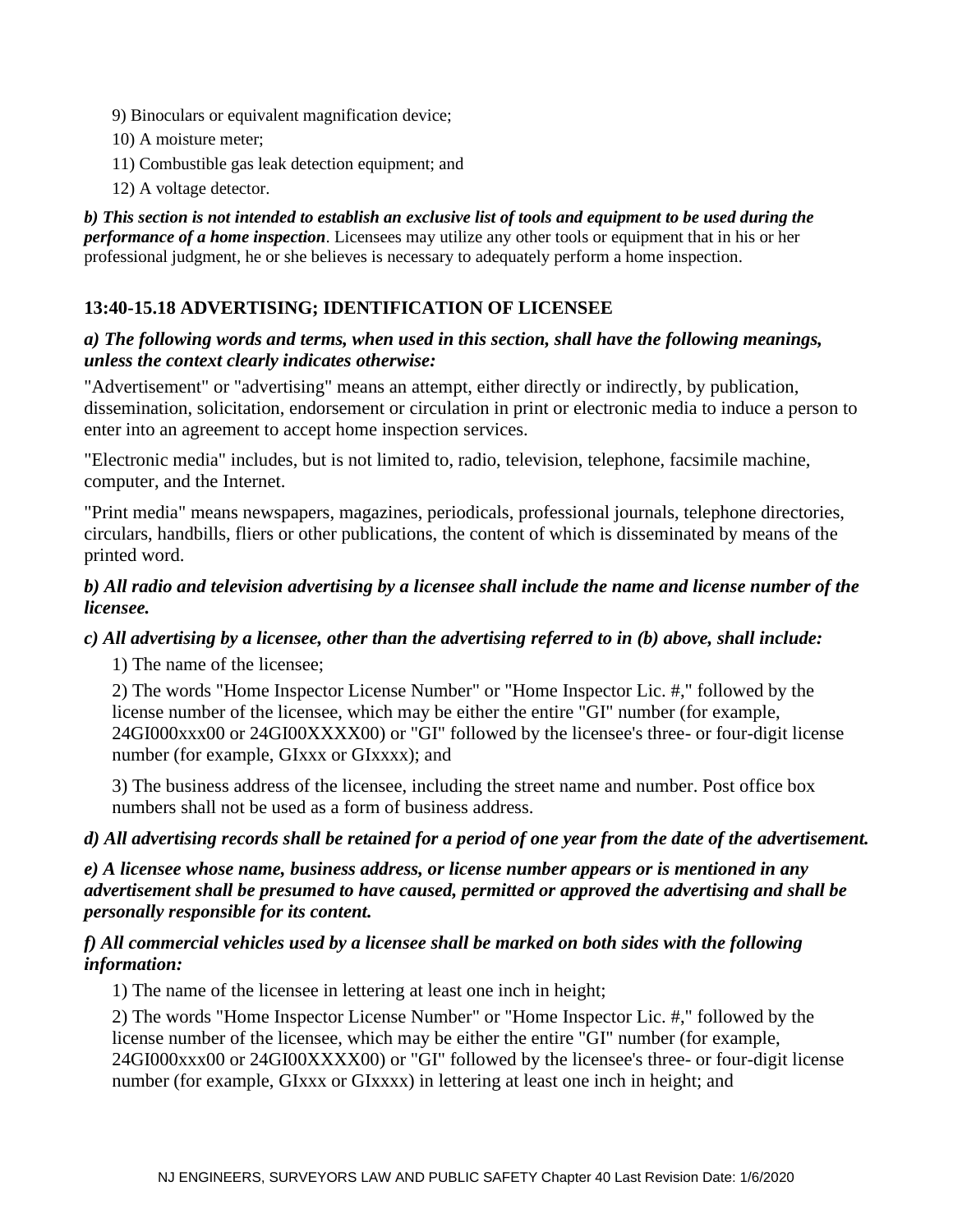3) The name of the owner or the lessee of the vehicle and the municipality from which the licensee practices or where the licensee has a principal office in lettering at least three inches in height.

i) Where available space for lettering is limited, either by design of the vehicle or by the presence of other legally specified identification markings, making strict compliance with (f)3 above impractical, the size of the lettering shall be as close to three inches high as is possible within the limited space, provided the information required is clearly visible and readily identifiable.

# *g) All business correspondence and stationery, such as letterhead, business cards, pre-inspection agreements and home inspection reports, of a licensee shall display:*

1) The name of the licensee;

2) The words "Home Inspector License Number" or "Home Inspector Lic. #," followed by the license number of the licensee, which may be either the entire "GI" number (for example, 24GI000xxx00 or 24GI00XXXX00) or "GI" followed by the licensee's three- or four-digit license number (for example, GIxxx or GIxxxx); and

3) The business address of the licensee, including the street name and number, of the home inspector. Post office box numbers shall not be used as a form of business address.

# **13:40-15.19 PROHIBITED PRACTICES**

# *a) It is a prohibited practice for a licensee to do any of the following:*

 1) Perform or offer to perform, for an additional fee, any repairs, renovations, additions or alterations to a structure on which the licensee or the licensee's company, has prepared a home inspection report;

 2) Inspect for a fee any property in which the licensee, or the licensee's company, has any financial interest or any interest in the transfer of the property;

 3) Offer or deliver any compensation, inducement, or reward to the owner of the inspected property, the broker, the agent or the client's representative, for the referral of any business to the licensee or the licensee's company;

 4) Offer or deliver any compensation, inducement, or reward to the client, the broker, the agent or the client's representative or homeowner, on behalf of a person or business entity;

5) Accept an engagement to perform an inspection or prepare a home inspection report in which the employment itself or the fee payable for the inspection is contingent upon the conclusions of the report, preestablished findings, or the close of title;

6) Provide a copy of the home inspection report or disclose any information concerning the results of the inspection, including confidential client contact information, without the written approval of the client or the client's representative except when the licensee discovers a health or safety condition that would not be readily detectable by the occupant or homeowner and which poses an imminent risk of injury;

7) Accept compensation, financial or otherwise, from more than one interested party for the same home inspection;

8) Accept or offer commissions or allowances, directly or indirectly, from other parties dealing with the client in connection with work for which the licensee is responsible;

9) Accept commissions from any other trade or profession for information concerning the condition of the property which is the subject of the home inspection; 10) Fail to promptly disclose to the client information about any business interest of the licensee which may affect the client in connection with the home inspection;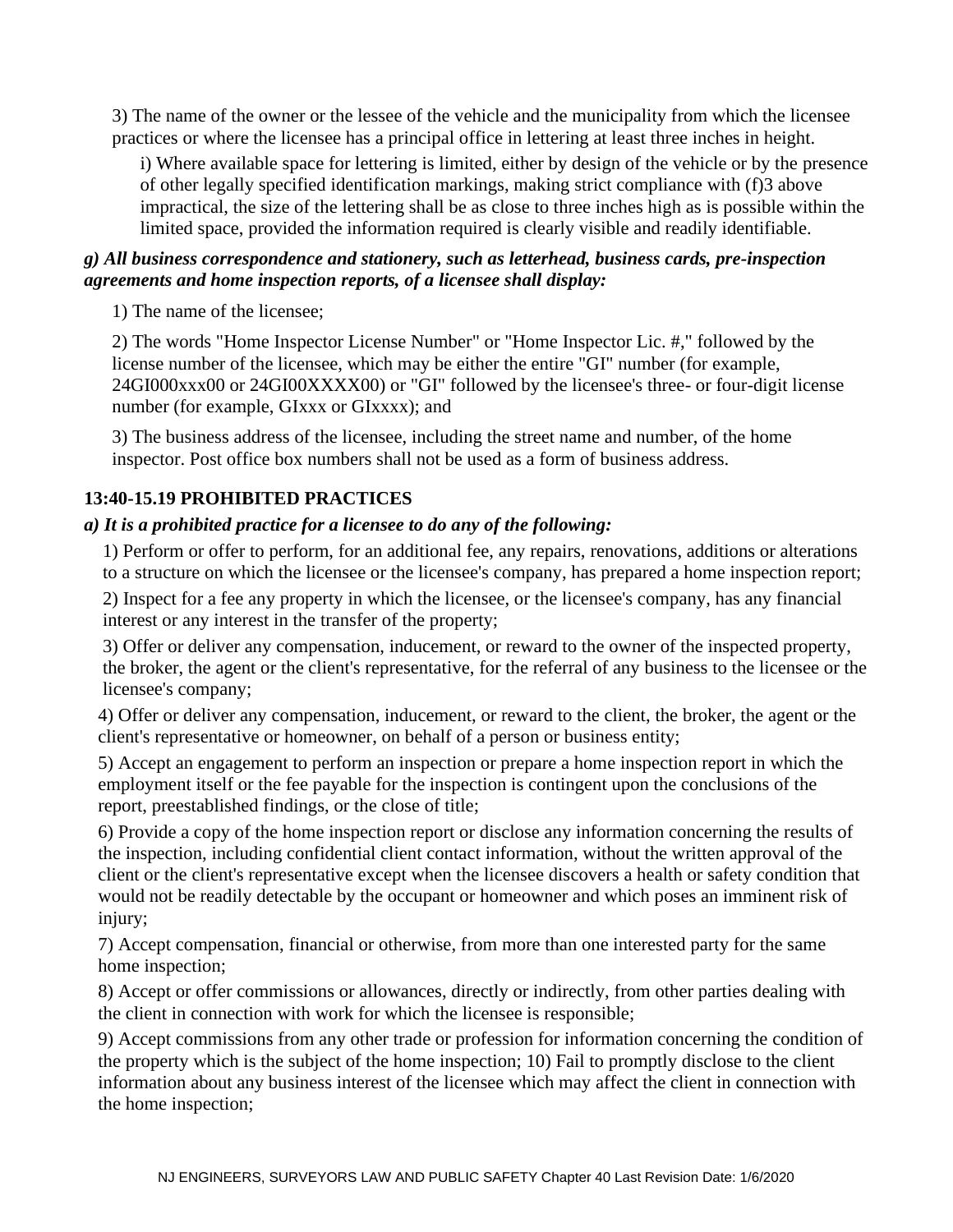11) Allow an interest the licensee may have in any business to affect the quality of a home inspection;

12) Use a home inspection as a means to obtain work in another field which is not an additional inspection service as defined by N.J.A.C. 13:40-15.2;

13) Engage in the use of advertising which contains any statement, claim or format which is false, fraudulent, misleading or deceptive;

14) Engage in advertising which promotes a professional service which is beyond the licensee's ability or authority to perform;

15) Perform or represent that a licensee can perform a professional service which is beyond the licensee's ability or authority to perform;

16) Perform, or offer to perform engineering or architectural services unless appropriately qualified pursuant to N.J.S.A. 45:3-1 et seq., N.J.S.A. 45:8-27 et seq., and other applicable laws and rules;

17) Fail to inspect the systems and components required by the standards of practice as set forth in N.J.A.C. 13:40-15.16 without a documented reason from the licensee explaining the exclusion of a system and/or component from an inspection;

18) Employ any person as a home inspector who is not licensed as a home inspector; 19) Practice as a home inspector without a license, with a suspended license or during inactive status;

20) Perform any act or omission involving dishonesty, fraud, or misrepresentation with the intent to benefit a licensee or other person or with the intent to substantially injure another person;

21) Perform any act or omission involving dishonesty, fraud, or misrepresentation in the performance of a home inspection or preparation of a home inspection report;

22) Pay finder's fee or referral fee to any person in connection with a home inspection; or

23) Fail or refuse, without good cause, to exercise diligence in preparing a home inspection report, delivering a report to the client, or responding to an inquiry from the client.

*b) Engaging in any of the prohibited practices* delineated in (a) above shall be considered professional or occupational misconduct within the meaning of N.J.S.A. 45:1-21(e) and may subject the licensee to the disciplinary provisions of N.J.A.C. 13:40-15.20.

# **13:40-15.20 REQUIREMENTS FOR LICENSURE AS A HOME INSPECTOR BY COMITY**

# *a) Upon receipt of a completed application and application fee, the Committee shall issue a license to any person who documents that the person holds a valid, current corresponding license in good standing by another state; if:*

1) The Committee determines the state that issued the license has, or had at the time of issuance, education, training, and examination requirements for licensure substantially equivalent to the thencurrent Committee standards;

i) "Substantially equivalent" examination need not be identical to the current examination requirements for home inspectors licensed in New Jersey, but such examination shall be nationally recognized and of comparable scope and rigor to the National Home Inspector Examination, administered by the Examination Board of Professional Home Inspectors (EBPHI), as required for initial licensure pursuant to N.J.A.C. 13:40-15.6 (a)7.

ii) An applicant's experience may be considered by the Committee to compensate for disparity in substantial equivalence in education and examination requirements;

2) The applicant practiced as a home inspector or the equivalent in another state within five years prior to the date of the application; and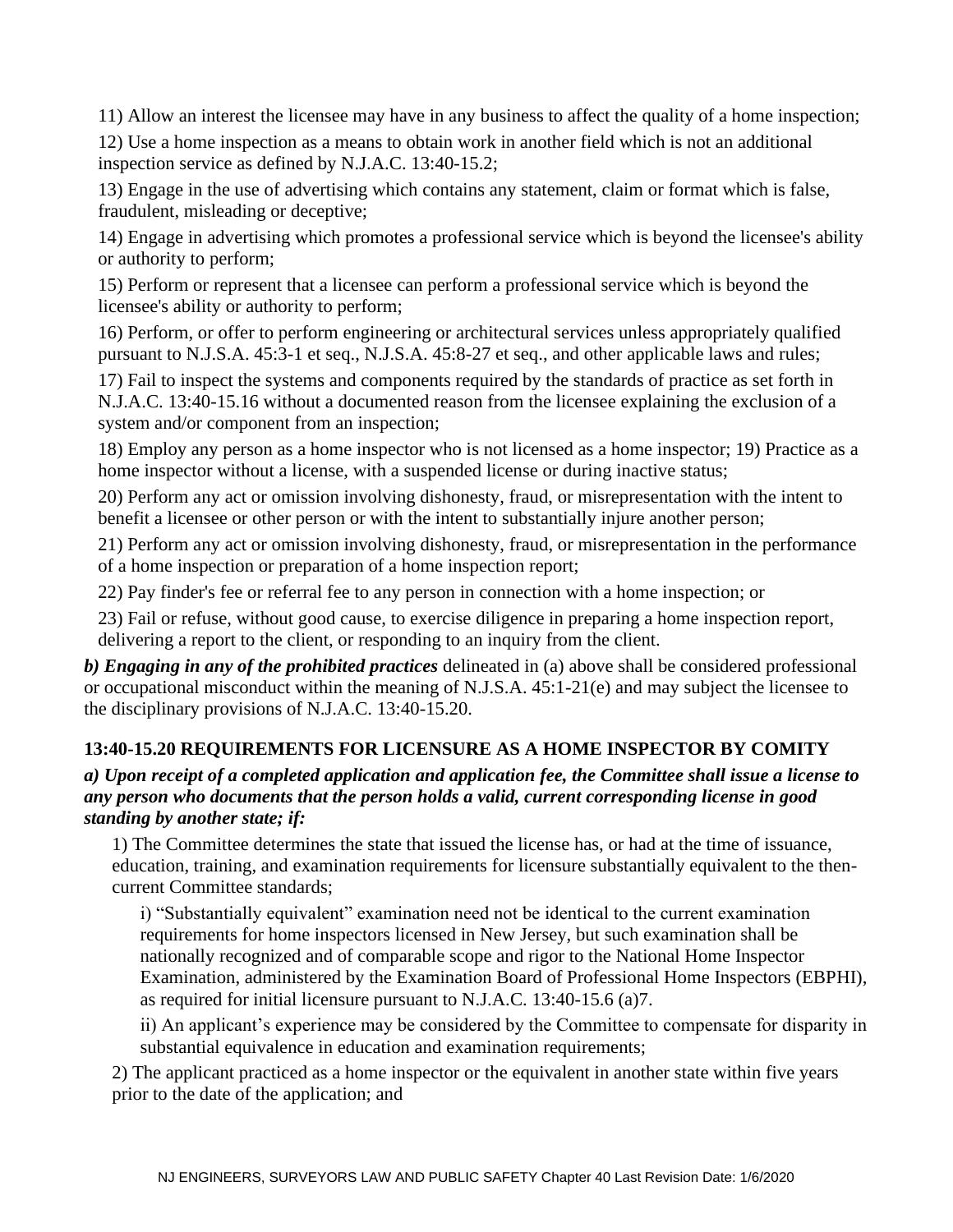3) The requirements of (b) below have been satisfied.

## *b) Prior to issuing a license, the Committee shall have received, or obtained, the following:*

1) Documentation, reasonably satisfactory to the Committee, demonstrating the applicant's license from each state in which the applicant is licensed is in good standing.

i) "Good standing" means the following:

(1) No action has been taken against the applicant's license by any licensing board; (2) No action adversely affecting the applicant's privileges to practice as a home

inspector has been taken by any out-of-State institution, organization, or employer;

(3) No disciplinary proceeding is pending that could affect the applicant's privileges to practice home inspection;

(4) All fines levied by any out-of-State board have been paid; and

(5) There is no pending or final action by any criminal authority for violation of law, rule or regulation, or any arrest or conviction for any criminal or quasi-criminal offense under the laws of the United States, this State, or any other state, including, but not limited to: criminal homicide; aggravated assault; sexual assault, criminal sexual contact, or lewdness; or an offense involving any controlled dangerous substance or controlled dangerous substance analog; and

2) Designation of an agent in New Jersey for service of process if the applicant does not reside nor have an office in this State.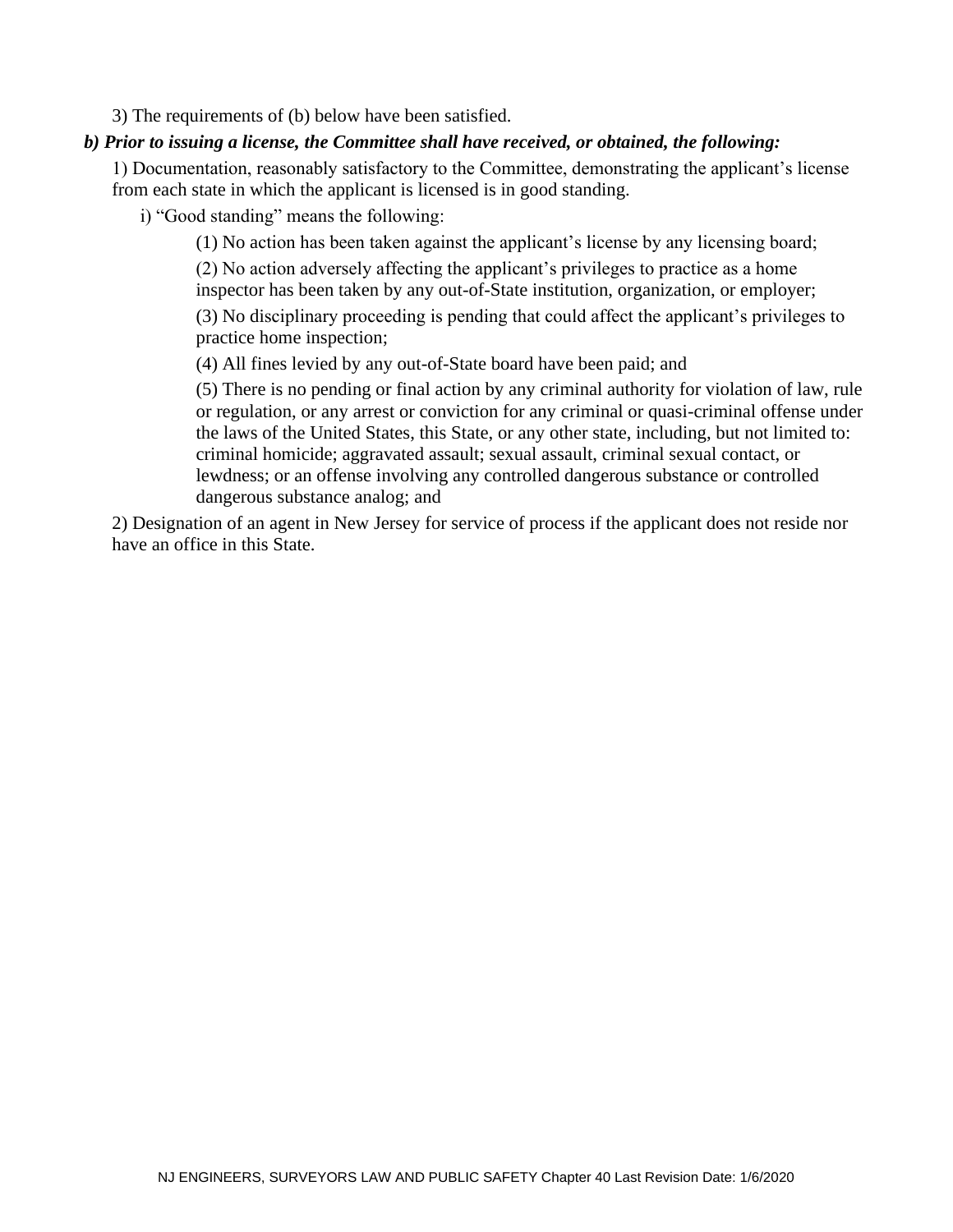*c) If the education and examination requirements in the state in which the applicant is licensed are not substantially equivalent to the Committee's current standards as required in (a) above, the Committee will consider an applicant's individual experience to compensate for such disparity. In making a determination whether an applicant's experience would compensate for such disparity in substantial equivalence in education or examination, the Committee shall consider the following:*

1) Length of experience;

- 2) Whether the experience was supervised by another individual;
- 3) The applicant's home inspection history;
- 4) The applicant's employment history; and
- 5) The applicant's education.

*d) An applicant shall satisfy, or shall have satisfied, all applicable prerequisites required for initial licensure in this State.* 

*e) Not later than six months after the issuance of a license, an applicant shall provide the Committee with evidence, reasonably satisfactory to the Committee, verifying an applicant's education, training and examination results.* 

*f) The Committee, after the licensee has been given notice and an opportunity to be heard, may revoke any license based on a license issued by another state obtained through fraud, deception, or misrepresentation.* 

*g) The Committee may grant a license to an applicant seeking reciprocity who holds a license from another state who does not meet the good standing requirement of (h) below due to a pending action by a licensing board; a pending action by an out-of-State institution, organizer, or employer affecting the applicant's privileges to practice; a pending disciplinary proceeding; or a pending criminal charge or arrest for a crime, provided the alleged conduct of the applicant that is subject of the action, proceeding, charge or arrest, assuming it is true, does not demonstrate a serious inability to practice home inspection; adversely affect public health, safety, and welfare; or result in economic or physical harm to a person or create a significant threat of such harm.* 

# **13:40-15.21 ADDITIONAL INSPECTION SERVICES**

*a) A licensee may perform inspection services in addition to those set forth in N.J.A.C. 13:40-15.16 if the licensee has the requisite experience, education, training, and/or required license or certification. Such additional services include, but are not limited to, the following:*

- (1) Determining the presence of wood-destroying insects;
- (2) Determining the presence of rodents, pests, and/or insects (other than wooddestroying insects);
- (3) Determining the presence of asbestos;
- (4) Determining the presence of lead paint;
- (5) Determining the presence of radon;
- (6) Determining the presence of hazardous waste;
- (7) Inspecting wells, well pumps, water-storage related equipment, or sampling well water;

(8) Inspecting private waste water disposal systems including on-site individual waste disposal systems, septic systems, and/or cesspools;

(9) Inspecting installed or free-standing warning devices, including carbon monoxide detectors, flue gas, and other spillage detectors; and

(10)Inspecting fire alarm systems, smoke detection systems, burglar alarms, and security equipment.